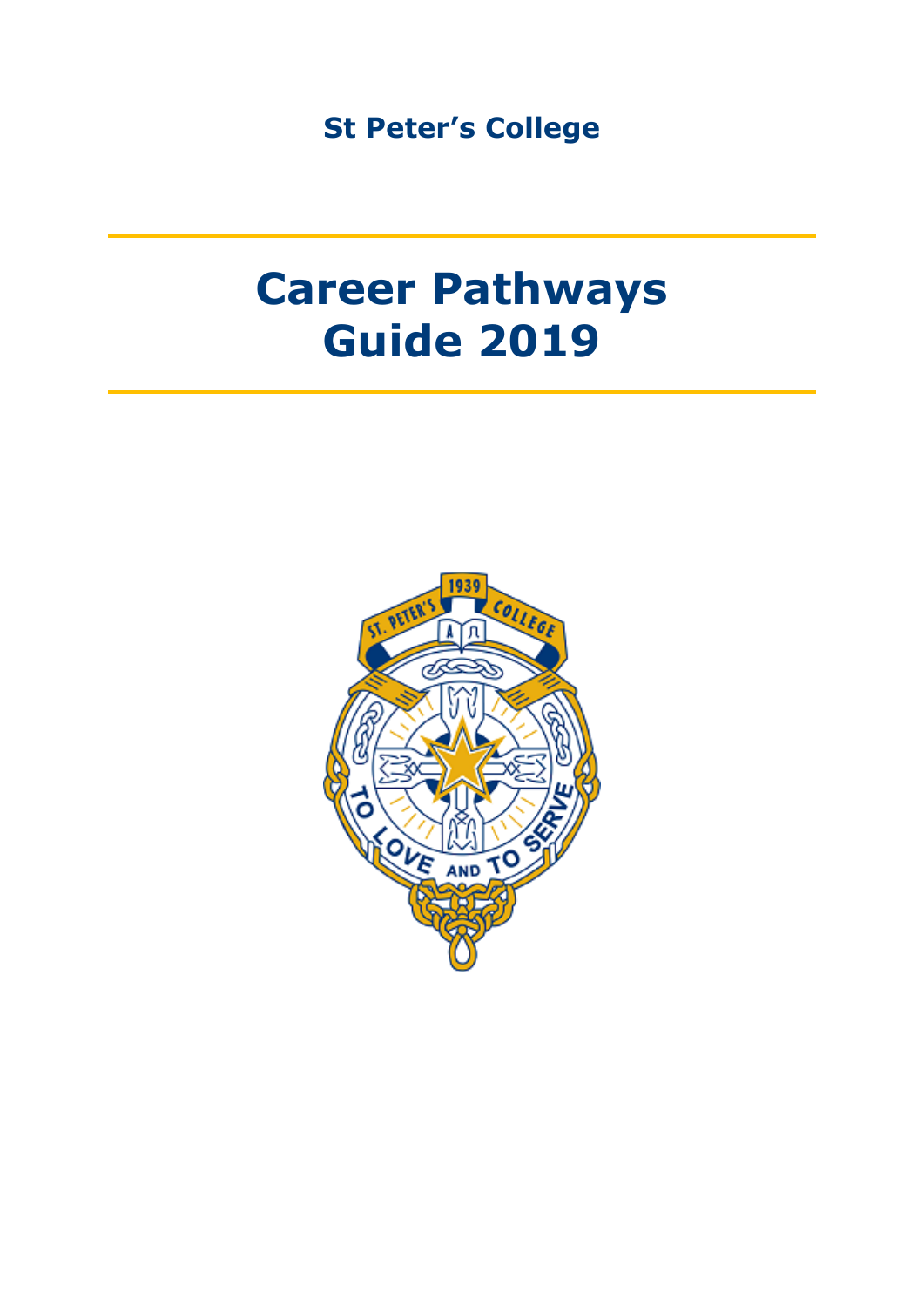# **Table of Contents**

| Ranking Systems and Limited Entry Tertiary Courses 4-8 |  |
|--------------------------------------------------------|--|
|                                                        |  |
|                                                        |  |
|                                                        |  |
|                                                        |  |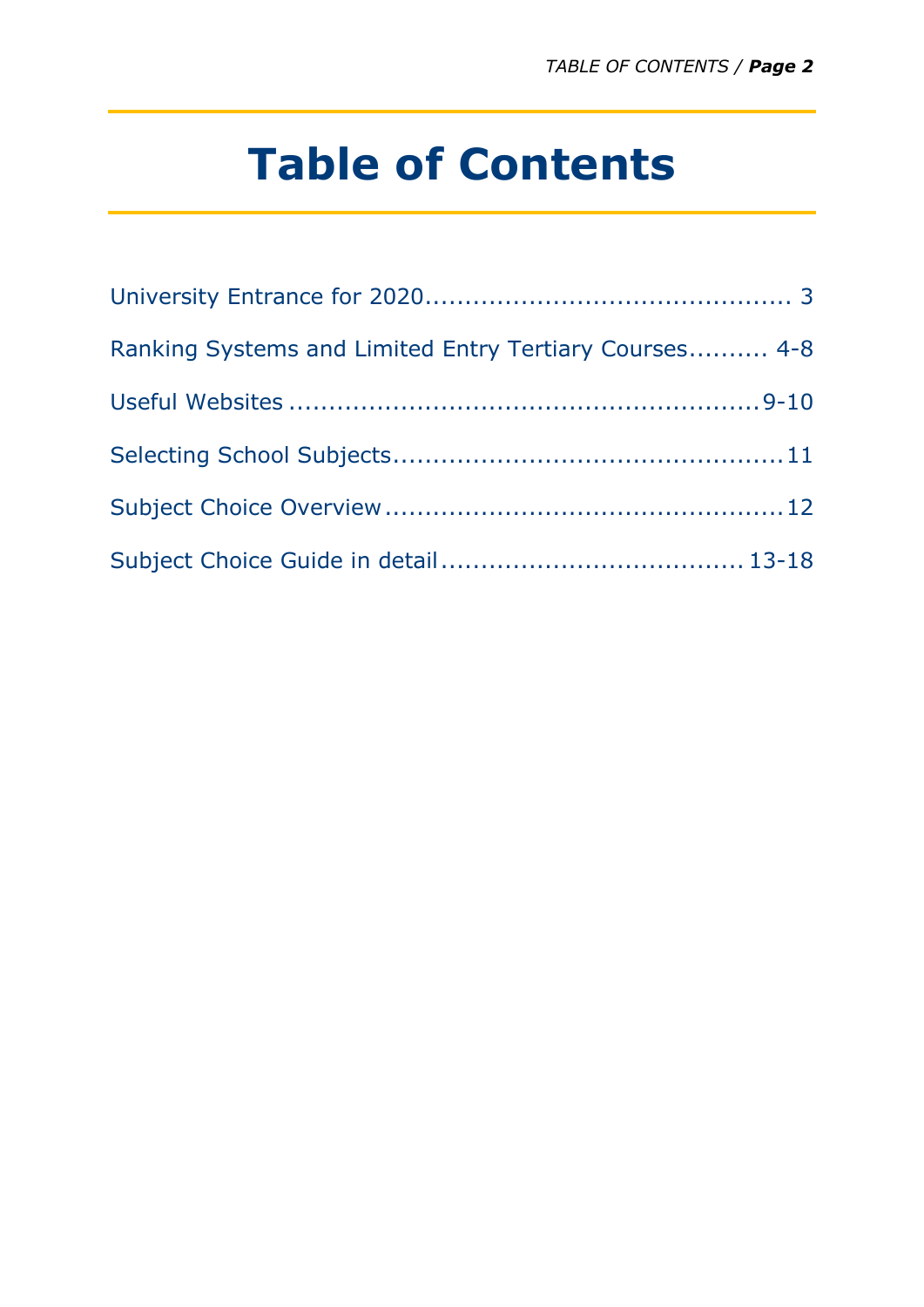# **University Entrance for 2020**

**To gain entrance to university students need to achieve at least University Entrance, also known as UE**

**UE for NCEA**

| <b>NCEA</b>       | <b>Numeracy</b>      | 10 credits from Level 1 Mathematics or higher from<br>specified achievement standards or 3 specific numeracy unit<br>standards                                                                                                  |  |
|-------------------|----------------------|---------------------------------------------------------------------------------------------------------------------------------------------------------------------------------------------------------------------------------|--|
| Literacy          |                      | 10 credits at Level 2 or above, made up of:                                                                                                                                                                                     |  |
|                   |                      | credits in reading<br>5<br>credits in writing<br>5                                                                                                                                                                              |  |
|                   |                      | from specific achievement standards                                                                                                                                                                                             |  |
|                   | Level 3              | <b>Achievement of NCEA Level 3: minimum of 60 credits at</b><br>level 3 or higher and 20 credits at level 2 or higher. Students<br>must gain 14 credits from each of 3 approved subjects.<br>Plus Level 1 Literacy and Numeracy |  |
| <b>UE</b> for CIE |                      |                                                                                                                                                                                                                                 |  |
| <b>CIE</b>        | <b>Numeracy</b>      | D grade or better in IGCSE Mathematics (or higher)                                                                                                                                                                              |  |
|                   | Literacy             | E grade or better in AS English                                                                                                                                                                                                 |  |
|                   | <b>AS or A-level</b> | UCAS tariff of 120 points, including a minimum of a D grade<br>in at least 3 subjects deemed equivalent to those in the list of<br>approved subjects.                                                                           |  |

**Calculating UCAS:**

| Grade       | AS points      | A-level points |
|-------------|----------------|----------------|
| $\Lambda^*$ |                | 140            |
|             |                | 120            |
|             | 5(             | 100            |
|             |                | 80             |
|             | 3 <sub>0</sub> | bU             |
|             |                |                |

**\* Approved subjects:** Accounting, Agriculture & Horticulture, Biology, Business Studies, Calculus, Chemistry, Chinese, Classical Studies, Construction and Mechanical Technologies, Cook Islands Maori, Dance, Design (Practical Art), Design and Visual Communication, Digital Technologies, Drama, Earth and Space Science, Economics, Education for Sustainability, English, French, Geography, German, Health Education, History, History of Art, Home Economics, Indonesian, Japanese, Korean, Latin, Mathematics, Media Studies, Music Studies, Painting (Practical Art), Photography (Practical Art), Physical Education, Physics, Printmaking (Practical Art), Processing Technologies, Religious Studies, Samoan, Science, Sculpture (Practical Art), Spanish, Social Studies, Statistics, Technology, Te Reo Maori, Te Reo Rangatira, Tongan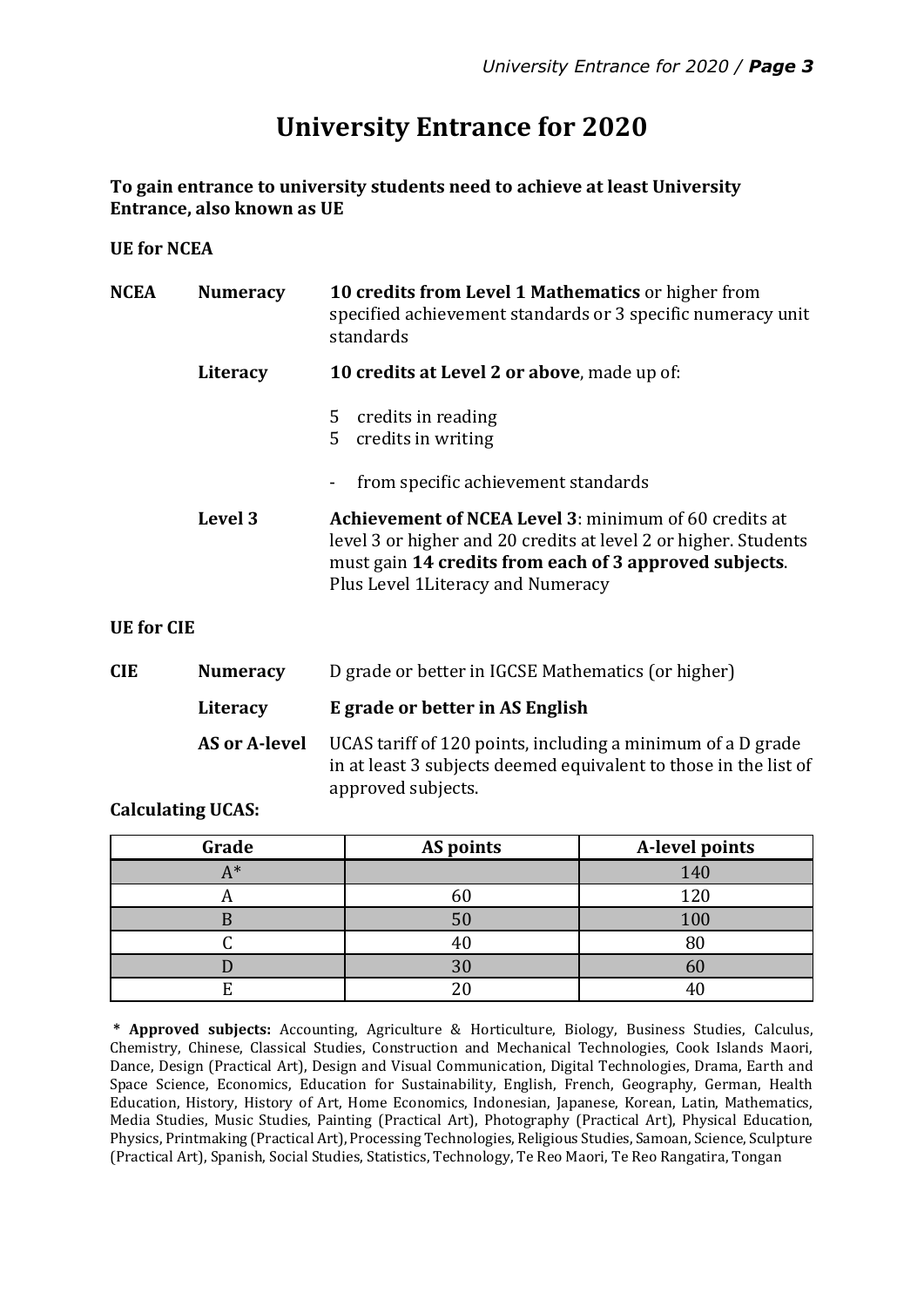# **Ranking Systems and Limited Entry Tertiary Courses**

#### **Information updated: June 2019**

This information is updated by tertiary institutions on a regular basis. For the most current information please check University websites or prospectuses.

#### **Limited Entry Courses**

Courses which require higher entry criteria than University Entrance. Some courses have prerequisite subject requirements.

#### **Ranking Systems**

Systems used by some New Zealand Universities for ranking students in order to select into tertiary courses.

## **University of Auckland**

- To be admitted to the University of Auckland, you must gain their University Entrance Standard and be selected into a programme
- **The English Language requirement for all degree courses is 17 Credits in English at Level 2 or 3 for NCEA and a minimum of a D grade in AS or A Level English**
- Some degree programmes require **specific subjects** to have been taken at Secondary School (**Table A and Table B)** and a minimum number of credits. See pages 12-17 for range of course requirements.

| <b>NCEA</b>                                                                        |                           | <b>CIE</b>               |                         |  |
|------------------------------------------------------------------------------------|---------------------------|--------------------------|-------------------------|--|
| <b>Table A</b>                                                                     | <b>Table B</b>            | <b>Table A</b>           | <b>Table B</b>          |  |
| <b>Classical Studies</b>                                                           | Accounting                | <b>Classical Studies</b> | Accounting              |  |
| English                                                                            | <b>Biology</b>            | English                  | <b>Biology</b>          |  |
| Geography                                                                          | Calculus                  | Geography                | <b>Business Studies</b> |  |
| History                                                                            | Chemistry                 | History                  | Chemistry               |  |
| History of Art                                                                     | Digital<br>Technologies** | History of Art           | Economics               |  |
| Te Reo Maori or Te<br>Reo Rangatira                                                | Economics                 |                          | Mathematics             |  |
|                                                                                    | Mathematics*              |                          | Physics                 |  |
|                                                                                    | Physics                   |                          |                         |  |
|                                                                                    | <b>Statistics</b>         |                          |                         |  |
| * Cannot be used in combination with Calculus and/or Statistics                    |                           |                          |                         |  |
| ** There are 11 Level 3 achievement standards in this domain, numbered 91632-91642 |                           |                          |                         |  |

 Some programmes have additional requirements such as a portfolio, audition and/or interview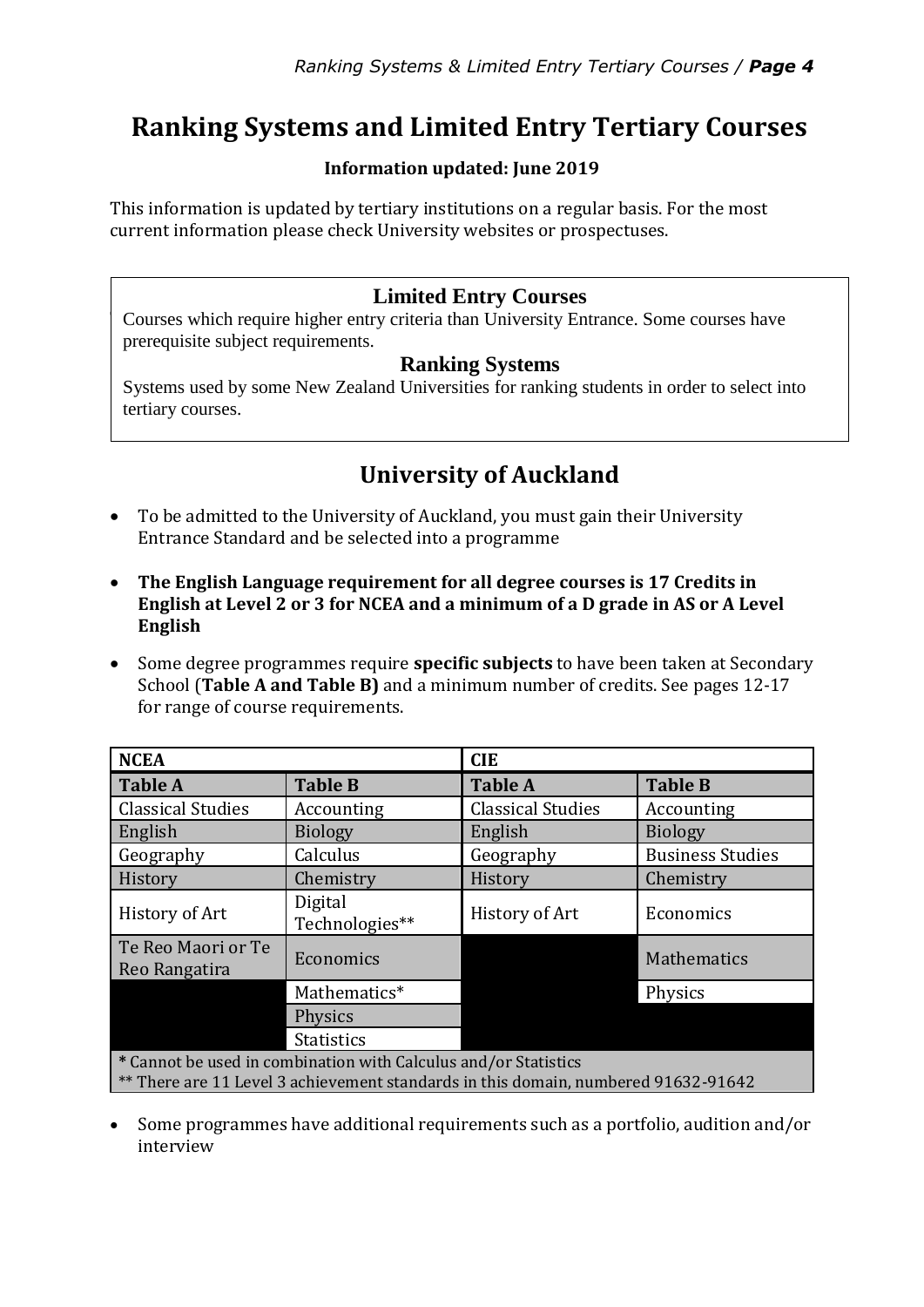# **Ranking System at University of Auckland**

**NCEA**: rank score is based on best 80 credits at Level 3 or higher, over a maximum of 5 approved subjects, weighted by the level of attainment achieved. The maximum rank score is 320.

| <b>Level of Attainment</b> | <b>Points</b> |
|----------------------------|---------------|
| Excellence                 |               |
| Merit                      |               |
| Achieved                   |               |

**CIE**: rank score is based on the UCAS tariff score total, accumulated over a maximum of 6 subject units, in subjects at AS or A-level from subjects that match those of Approved NCEA subjects. One A-level subject counts as two subject units, where one AS Level is one unit. The maximum rank score is 420.

| <b>Level</b> | Grade $A^*$ | <b>Grade A</b>                                   | <b>Grade B</b> | <b>Grade C</b> | <b>Grade D</b> | <b>Grade E</b> |
|--------------|-------------|--------------------------------------------------|----------------|----------------|----------------|----------------|
|              |             | 140 points   120 points   100 points   80 points |                |                | 60 points      | 40 points      |
| AS           |             | 60 points                                        | 50 points      | 40 points      | 30 points      | 20 points      |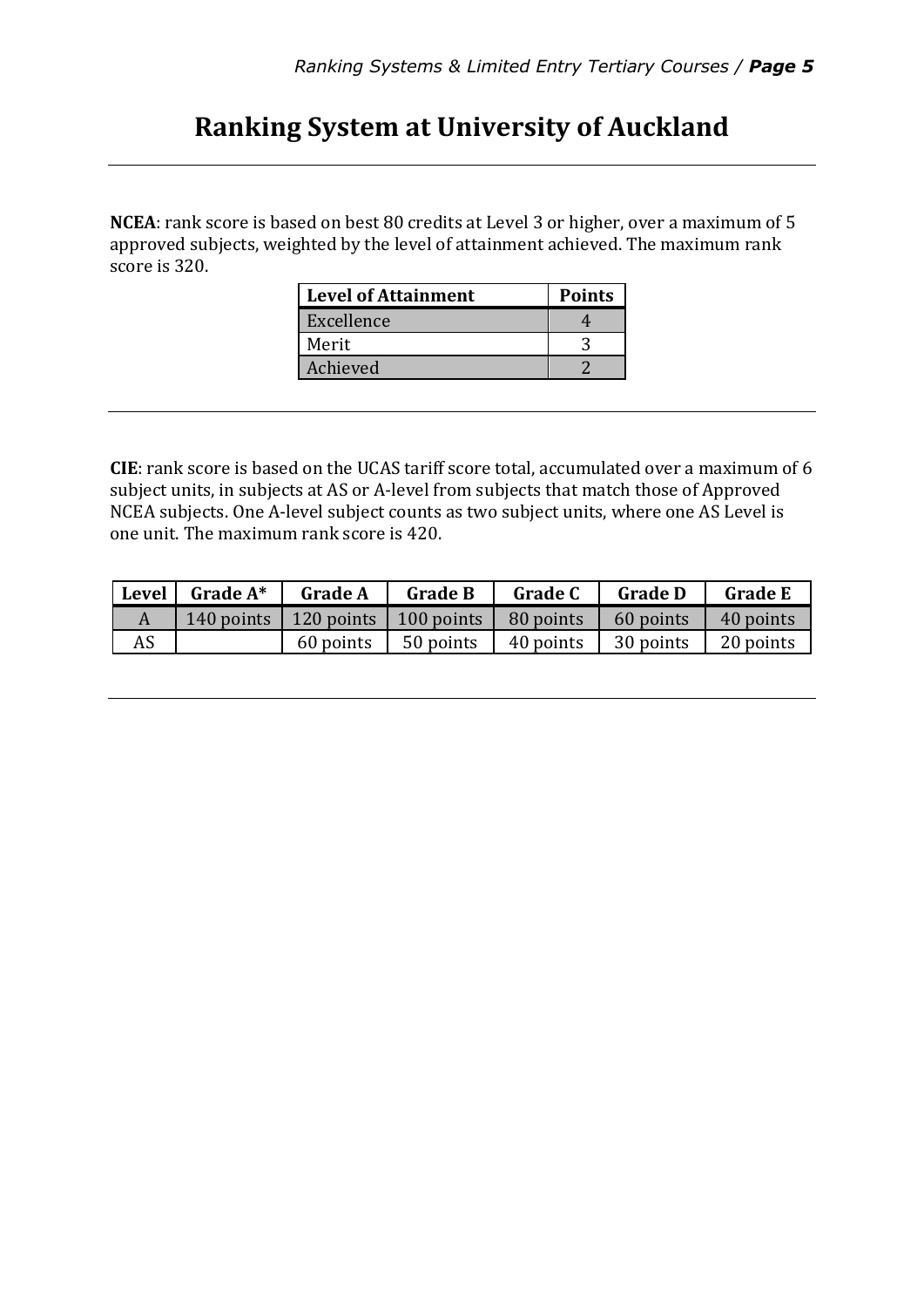#### **Examples of Rank scores and subject requirements for guaranteed admission at Auckland University (as at June 2019):**

| <b>Degree</b>                                                                              | <b>NCEA</b>                                                                                                                                                                                                                   | <b>CIE</b>                                                                                                                                                                                                                   |
|--------------------------------------------------------------------------------------------|-------------------------------------------------------------------------------------------------------------------------------------------------------------------------------------------------------------------------------|------------------------------------------------------------------------------------------------------------------------------------------------------------------------------------------------------------------------------|
| Architectural<br><b>Studies</b>                                                            | 230 Minimum of 16 credits in one subject<br>from Table A and minimum of 16 credits in<br>one subject from Table B.<br>Students who meet UE will be selected on<br>academic performance, written statement<br>and portfolio    | 280 One subject from Table A and one<br>subject from Table B.<br>Students who meet UE will be selected on<br>academic performance, written<br>statement and portfolio                                                        |
| Arts                                                                                       | 150                                                                                                                                                                                                                           | 150                                                                                                                                                                                                                          |
| Commerce                                                                                   | 180 with minimum of 16 credits in each of 3<br>subjects from Table A and/or Table B                                                                                                                                           | 190 with three subjects from Table A<br>and/or Table B                                                                                                                                                                       |
| Education                                                                                  | 150<br>Interview and referees reports required +<br>Police check                                                                                                                                                              | 150<br>Interview and referees reports required<br>+ Police check                                                                                                                                                             |
| Engineering                                                                                | 260 17 external Level 3 in Calculus and 16<br>external Level 3 Credits in Physics                                                                                                                                             | 310 with Mathematics and Physics A<br>Level                                                                                                                                                                                  |
| <b>Health Sciences</b>                                                                     | 250 with minimum of 18 credits in one<br>subject from Table A and minimum of 18<br>credits on one subject from Table B                                                                                                        | 300 with one subject from Table A and<br>one full A Level subject from Table B                                                                                                                                               |
| Music                                                                                      | 150 Plus qualitative statement of musical<br>background, music certificates, referees'<br>report. Audition for Classical, Jazz<br>Performance and Popular Music majors.<br>Portfolio of compositions for composition<br>major | 150 Plus qualitative statement of musical<br>background, music certificates, referees'<br>report. Audition for Classical, Jazz<br>Performance or Popular Music majors.<br>Portfolio of compositions for composition<br>major |
| Nursing                                                                                    | 230 with minimum of 18 credits in one<br>subject from Table A and a minimum of 18<br>credits from one of Biology, Chemistry,<br>Physics                                                                                       | 280 with one subject from Table A and<br>one of Biology, Chemistry, Physics at full<br>A Level                                                                                                                               |
| (Urban)<br>Planning                                                                        | 230+ written statement                                                                                                                                                                                                        | 280+ written statement                                                                                                                                                                                                       |
| Property                                                                                   | 180 with minimum of 16 credits in each of<br>three subjects from Table A and/or Table B                                                                                                                                       | 190 with three subjects from Table A<br>and/or $B$                                                                                                                                                                           |
| Science:<br><b>Food Nutrition</b><br><b>Biomedical Sci</b><br>Exercise Sci<br>Other majors | 200<br>280<br>200<br>165                                                                                                                                                                                                      | 200<br>310<br>200<br>170                                                                                                                                                                                                     |
| Social Work                                                                                | 150 + interview, referees' reports + Police<br>check                                                                                                                                                                          | 150 + interview, referees' reports +<br>Police check                                                                                                                                                                         |
| Sport, Health &<br>Physical<br>Education                                                   | 150                                                                                                                                                                                                                           | 150                                                                                                                                                                                                                          |
| Conjoints                                                                                  | 210-275 (depending on degrees)                                                                                                                                                                                                | 230-330 (depending on degrees)                                                                                                                                                                                               |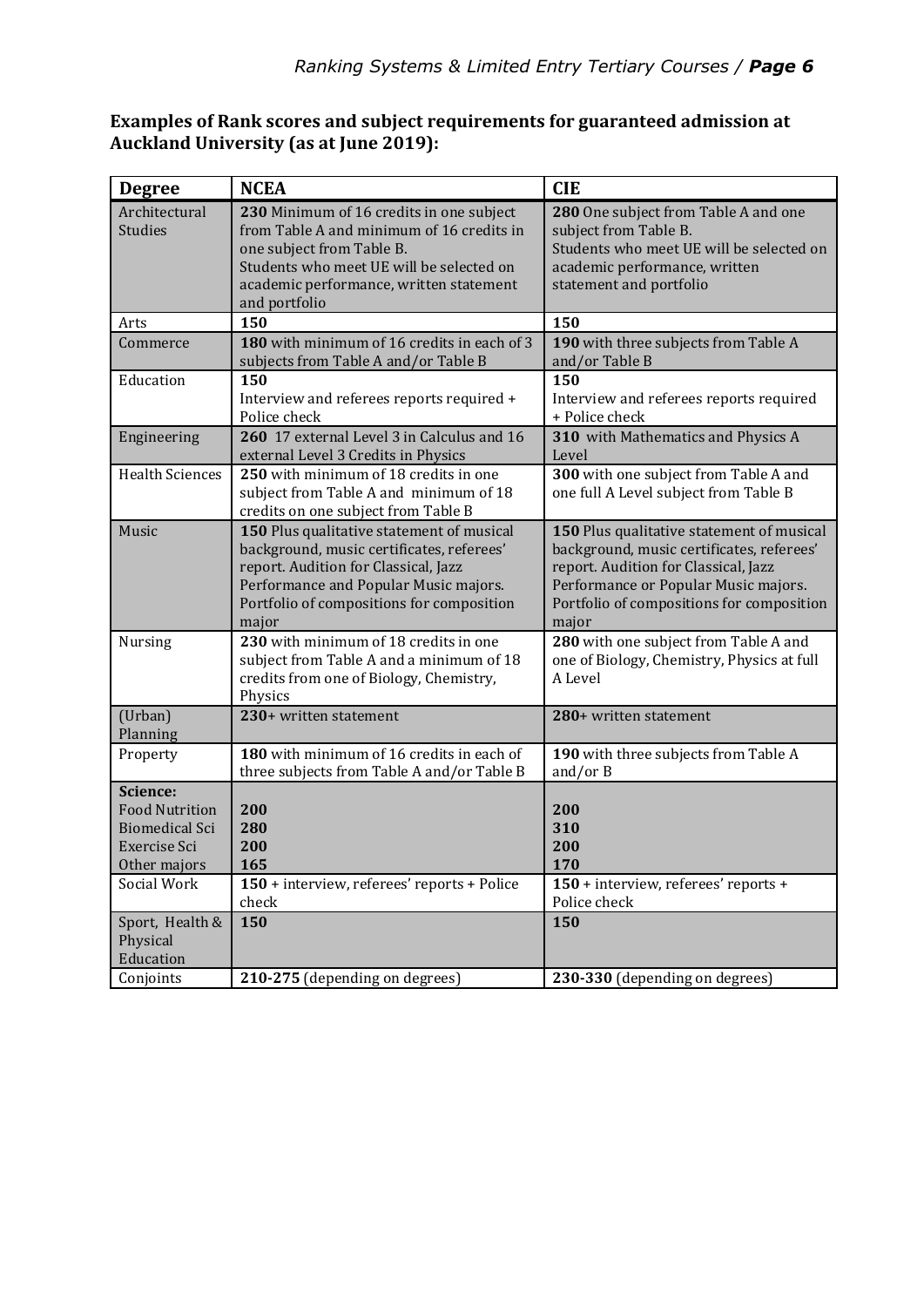# **Ranking System at Victoria University**

School leavers who attain University Entrance and the required guaranteed entry score will be accepted for Victoria University.

| <b>Guaranteed Entry score</b>   | NCEA | CIE |
|---------------------------------|------|-----|
| All degrees except BAS and BBSc | 150  | 160 |
| BAS and BBSc                    | 180  |     |

BAS = Bachelor of Architecture. BBSc = Bachelor of Building Science.

# **Ranking System at Massey University**

A rank score admissions scheme is used at Massey University. Preference will be given to students who achieve a rank score of 140 points (NCEA students) and 140 points (CIE) and meet University Entrance plus specific requirements for each course.

# **Ranking System at Otago University**

There are two pathways for admission to programmes at Otago University, known as preferential entry and competitive entry. Preferential entry guarantees high-calibre students a place at Otago, subject to gaining University Entrance.

**Preferential Entry criteria** - students who fulfil any one of the criteria below:

- NCEA Level 2 or 3 endorsed with merit or excellence
- Rank score of 140 points from NCEA Level 3 or Cambridge AS or A levels
- Acceptance into Halls of Residence
- Award of University of Otago scholarship
- Maori or Pacific applicant (Polynesian or Melanesian descent) who gains University Entrance
- International student meeting minimum university entrance

**Competitive Entry:** process for students who do not gain preferential entry. Students will be assessed on academic performance and other relevant criteria.

**NB.** Selective entry programmes have specific entry requirements (Oral Health, Dental Technology, Radiation Therapy, Primary/Early Childhood Education – see web site)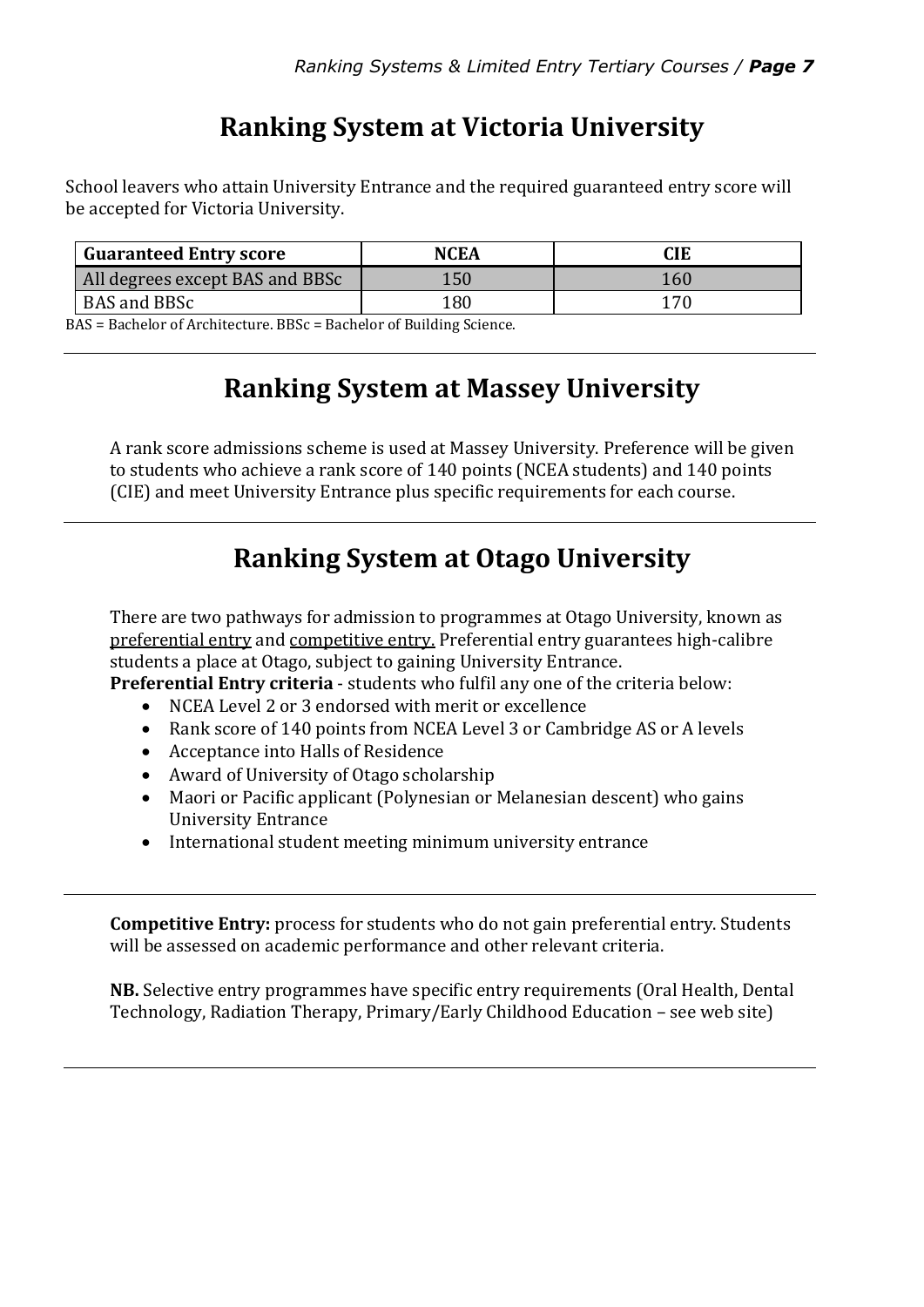### **Examples of Ranked Score Calculations**

| GIL SUGUEIIU   |              |                      |       |                      |                   |
|----------------|--------------|----------------------|-------|----------------------|-------------------|
| <b>Subject</b> | <b>Level</b> | <b>Subject units</b> | Grade | <b>Tariff points</b> | <b>Rank score</b> |
| Mathematics    | A            |                      |       | 100                  | 100               |
| Physics        | A            |                      |       | 80                   | 80                |
| English        | AS           |                      |       | 60                   | 60                |
| Geography      | <b>AS</b>    |                      |       | 40                   |                   |
| <b>Biology</b> | AS           |                      |       | 30                   | Does not count    |
|                |              |                      |       |                      | <b>Total: 280</b> |

**CIE student**

Biology does not count because ranked score only includes best 6 subject units.

#### **NCEA student**

| <b>Subject</b>             | <b>Results</b>          | Calculate                  | <b>Rank score</b> |
|----------------------------|-------------------------|----------------------------|-------------------|
| English                    | 6E, 6M, 9A              | $(6x4) + (6x3) + (9x2)$    | 60                |
| History                    | 8E, 9A                  | $(8x4) + (9x2)$            | 50                |
| Physics                    | 20M                     | (20x3)                     | 60                |
| <b>Maths with Calculus</b> | 4E, 3M, 8A              | $(4x4) + (3x3) + (8x2)$    | 41                |
| Economics                  | 7M, 10A*                | $(7x3)$ (*10A not counted) | 21                |
|                            | <b>Total 90 credits</b> |                            | <b>Total: 232</b> |

\*10 'Achieved' credits of Economics do not count as only take best 80 credits over five subjects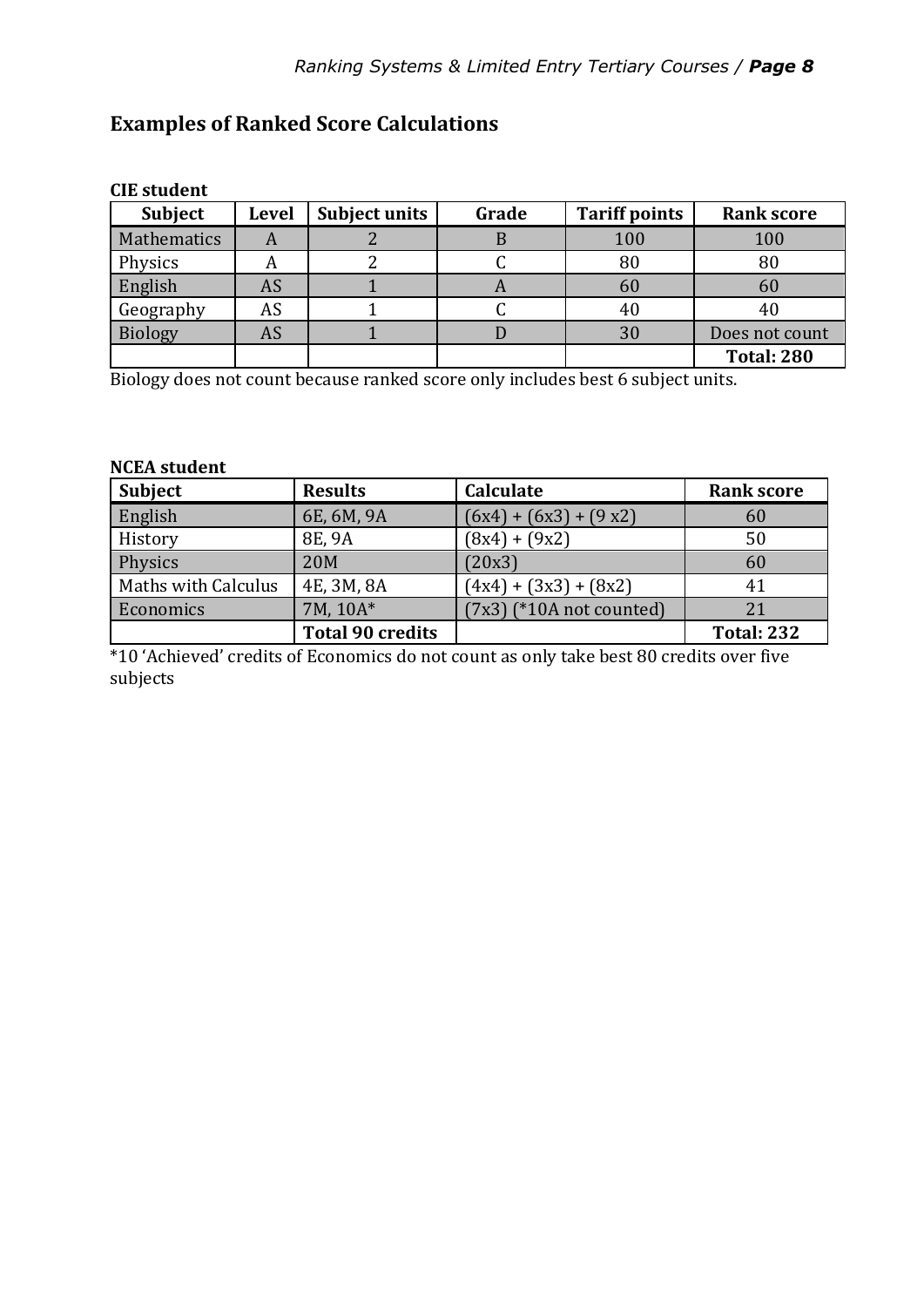## **Useful Websites**

### **To assist with Subject Selection:**

| <b>Otago University:</b>        | <b>Recommended background subjects</b>            |
|---------------------------------|---------------------------------------------------|
| <b>Canterbury University:</b>   | <b>Best preparation from school</b>               |
| <b>Victoria University:</b>     | <u> Planning ahead – choosing your subjects</u>   |
| <b>Career Services Website:</b> | <u>www.careers.govt.nz</u>                        |
| <b>University of Auckland:</b>  | <b>Subject Guide</b>                              |
| <b>Massey University:</b>       | <b>Recommended &amp; Required School Subjects</b> |

### **University and Polytechnic Websites:**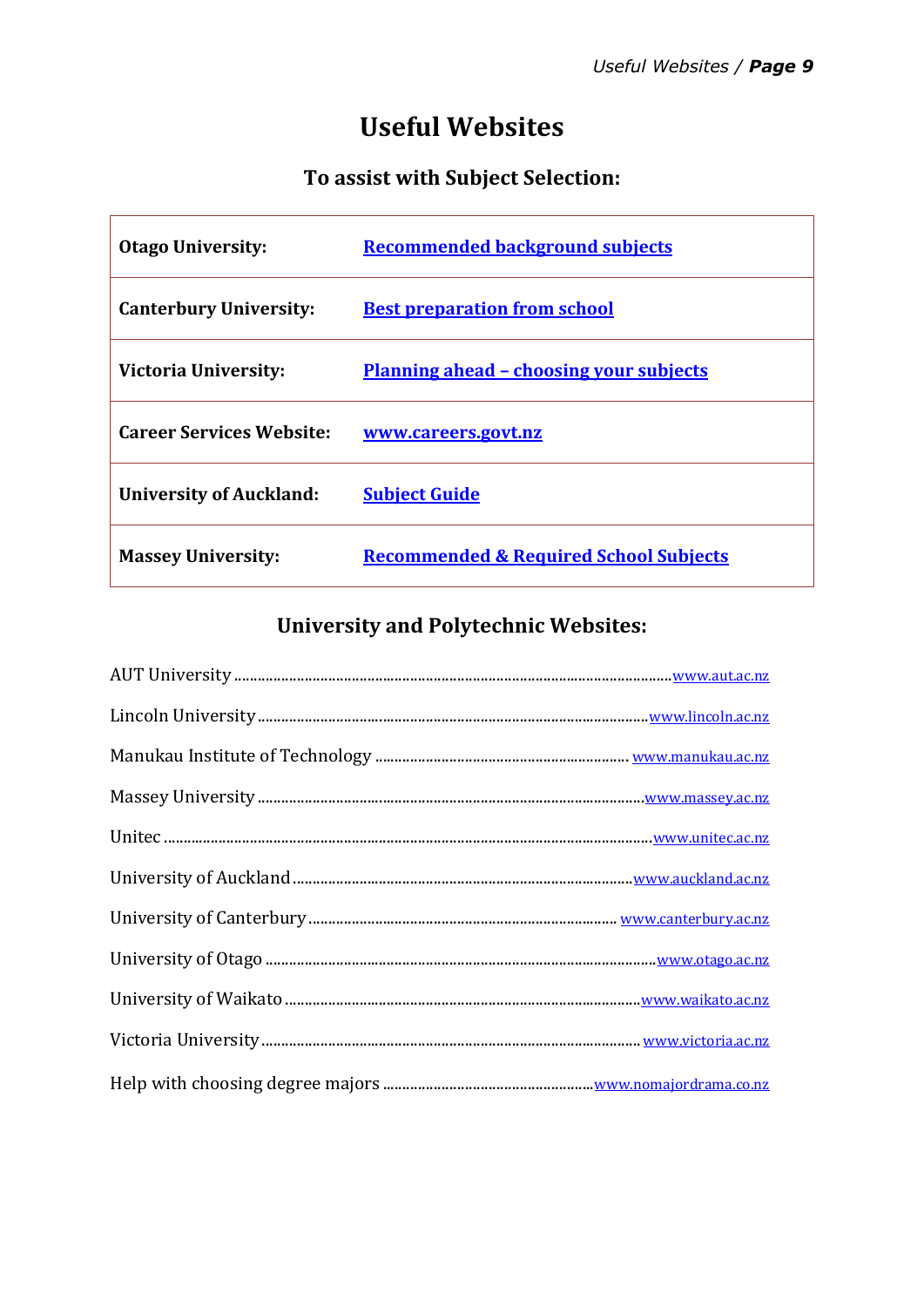### **Apprenticeships**

### **Industry-specific websites**

| (Connecting people to careers in Aviation, Hospitality and Tourism) |  |
|---------------------------------------------------------------------|--|
| (Careers in Aviation, Museums, Travel and Tourism)                  |  |
| (Farming, Agribusiness)                                             |  |
|                                                                     |  |
|                                                                     |  |
|                                                                     |  |
| <b>Forces</b>                                                       |  |
|                                                                     |  |
|                                                                     |  |
| <b>Other useful websites</b>                                        |  |
| Information on planning financial future http://www.moneyhub.co.nz  |  |
|                                                                     |  |
|                                                                     |  |
|                                                                     |  |
| www.fulbright.org.nz                                                |  |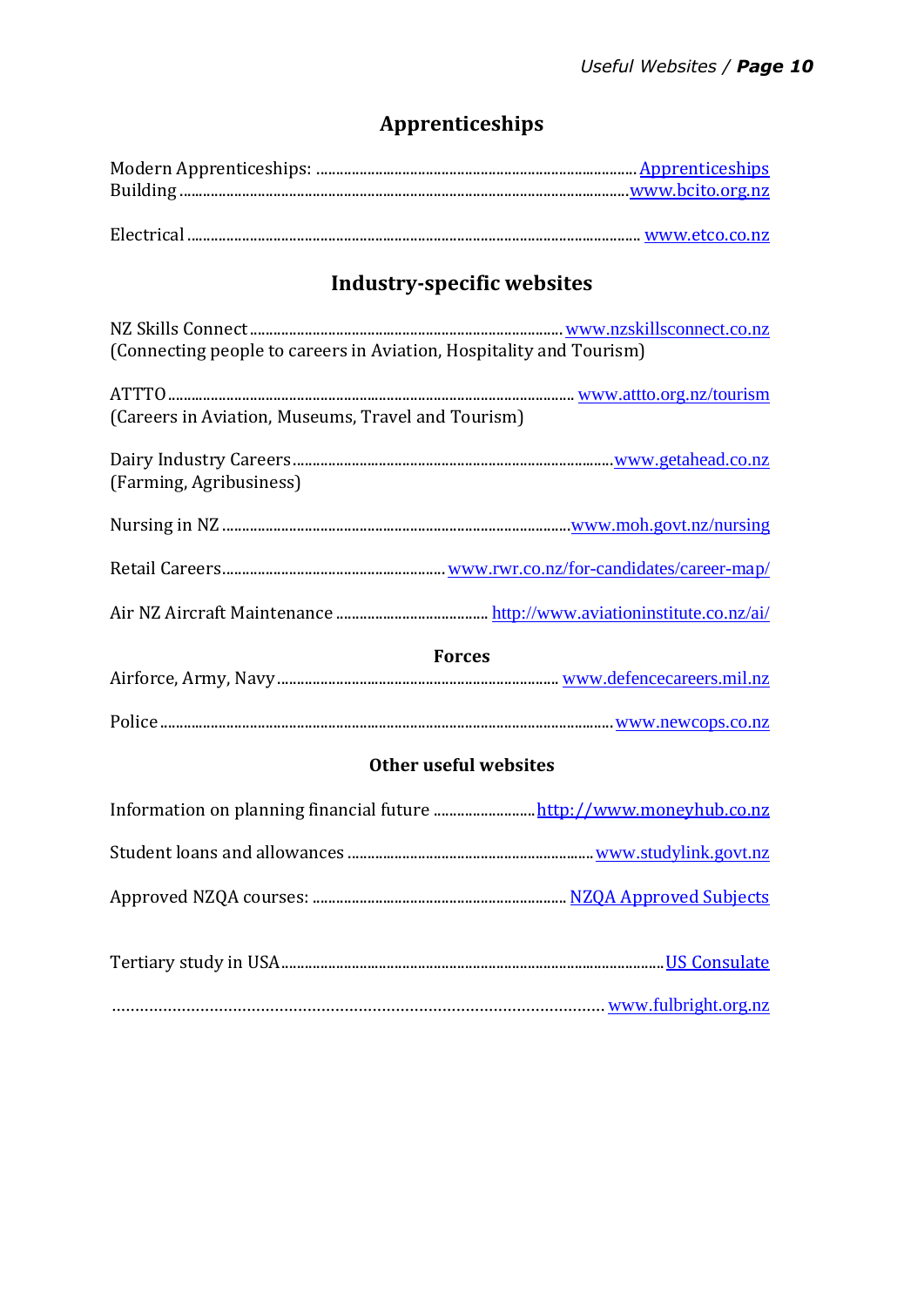### **Selecting School Subjects**

When you are selecting subjects, it is important to **keep your options open** for future career opportunities. Many tertiary courses have prerequisite subjects and specific entry requirements, and it is important that you are aware of this, when making subject choices.

As you make decisions about which subjects to take, consider the following:

- What subjects do you really enjoy?
- What is your current ability in each subject you are studying?
- Avoid selecting subjects just because your friends are taking them or you like the teacher
- Consider what you want to do in the future and check out the entry requirements and recommended subjects for future tertiary courses and apprenticeships (Pages 11 to 17)
- Talk to teachers and senior students to find out more information about the content of subjects
- Get further help by talking to staff in the Careers department or Deputy Principal (Curriculum)
- Think carefully before dropping core subjects like Mathematics, English and the Sciences, as this could limit future career choices
- Remember that some subjects cannot be picked up later and must be studied sequentially (e.g. languages).

| <b>Ability</b>                                                                                                 | <b>Interests</b>                                                                                                                                                                                                     | <b>Occupation</b>                                                                                                                                                                  |
|----------------------------------------------------------------------------------------------------------------|----------------------------------------------------------------------------------------------------------------------------------------------------------------------------------------------------------------------|------------------------------------------------------------------------------------------------------------------------------------------------------------------------------------|
| Assess your current ability:<br>School reports<br>Assessment results<br>Discuss with teachers and<br>$\bullet$ | What subjects do you enjoy?<br>Avoid doing subjects just because<br>your friends are<br>Do you like the content of the<br>subject or the teacher?                                                                    | Think about what you want to do<br>in the future<br>Research occupations:<br>www.careers.govt.nz<br>and                                                                            |
| parents                                                                                                        | Talk to teachers and senior<br>students to find out more<br>information about subject<br>content<br>Think about your learning style -<br>do you like writing, solving<br>problems, practical work,<br>creative work? | www.schoolconnect.co.nz<br>Which subjects will you need?<br>Check University websites for<br>required subjects and entry<br>requirements<br>Book appointment with Careers<br>staff |

#### **Subject Choice = Ability + Interest + Occupation**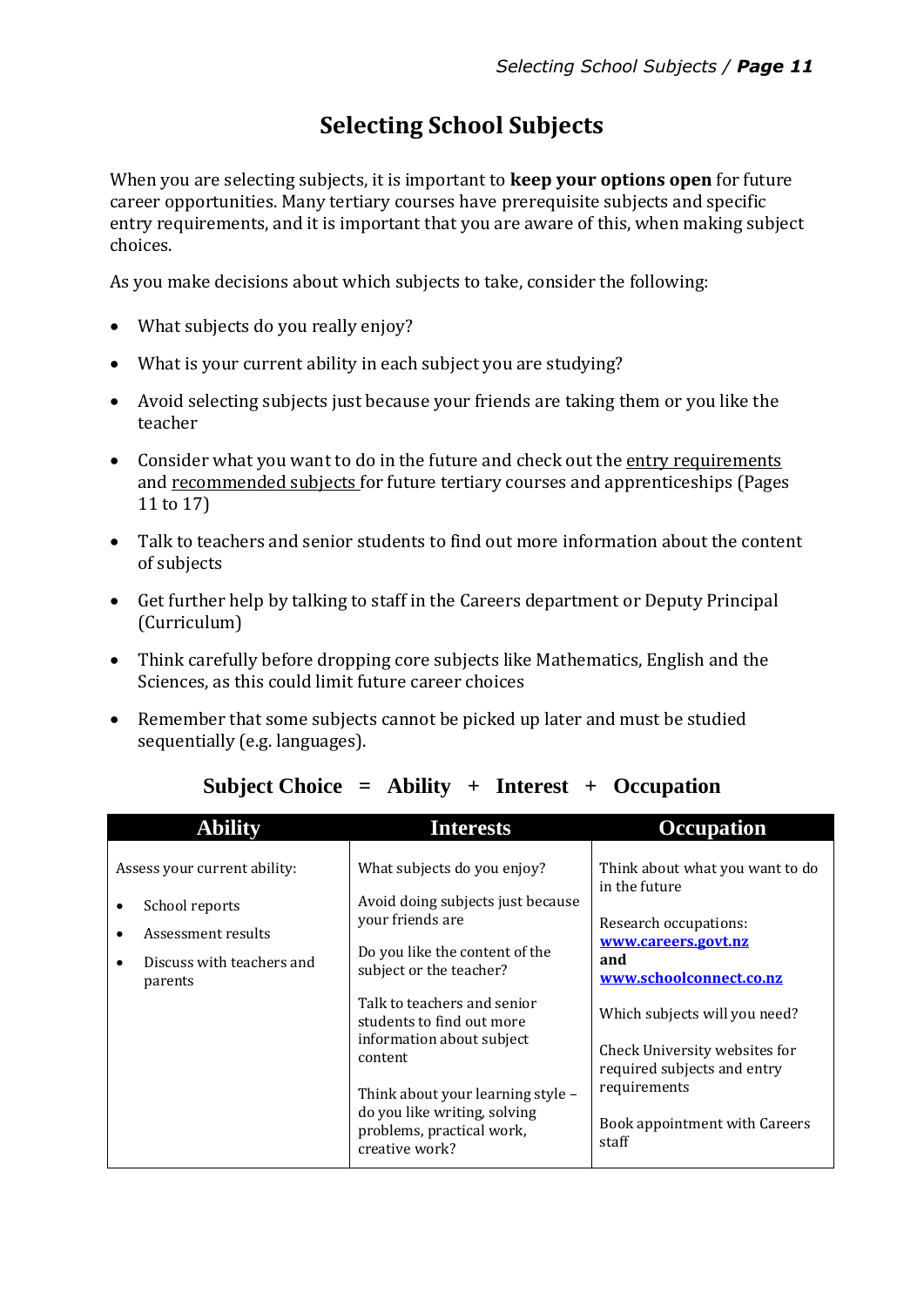### **SUBJECT CHOICE OVERVIEW**

### **School Subjects and Entry Requirements for Career pathways**

The summary on the following pages provides a brief outline of some career pathways beyond school, recommended subjects and current requirements for entry to tertiary courses or apprenticeships (updated June 2019). It is intended to assist students when selecting school subjects so that future career choices remain open.

#### **Important:**

- Entry into many courses is dependent on grades/level of achievement as well as subject choice
- There are numerous occupations not on this list. You are advised to visit the Careers Centre to obtain specific details
- You should also check current entry requirements and pre-requisites from the websites and prospectuses of the tertiary institution you are interested in
- The minimum entry listed in the table below refers to the minimum academic requirements that need to be achieved in order to be considered for entry to the course. Meeting these minimum entry requirements does not guarantee a place on the course
- For minimum entry standards, we have tried to list both NCEA and Cambridge requirements. In cases where CIE standards are not listed, please see the Careers Department
- For University Entrance (UE) criteria (including numeracy and literacy) for Cambridge and NCEA pathways, see separate section on University Entrance on page 2.
- Table A and Table B (referred to in the chart) relates only to entry to the University of Auckland. See separate section on University of Auckland for further details (pages 3-5).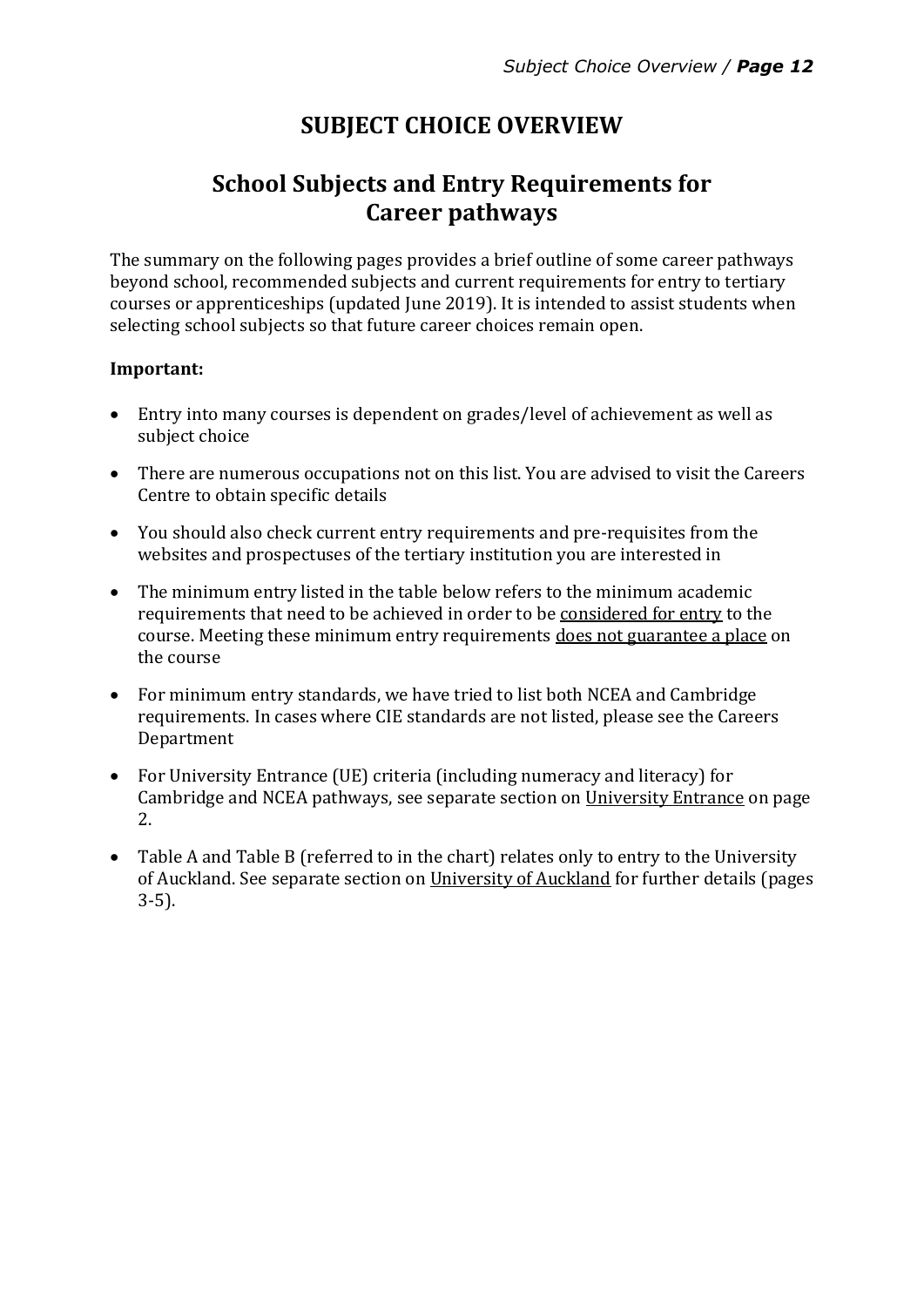# **SUBJECT CHOICE GUIDE IN DETAIL**

Please note this information is updated by tertiary institutions on a regular basis. This table is just a guide and students should ensure to check university websites.

| <b>Career</b>                                   | Qualification                     | <b>Recommended</b><br>subjects                                                                                                                                                             | <b>Minimum entry</b>                                                                                                                                                                                                                                                                                                                                                                   |
|-------------------------------------------------|-----------------------------------|--------------------------------------------------------------------------------------------------------------------------------------------------------------------------------------------|----------------------------------------------------------------------------------------------------------------------------------------------------------------------------------------------------------------------------------------------------------------------------------------------------------------------------------------------------------------------------------------|
| Agriculture                                     | Diploma                           | Level 2 or AS<br>Chemistry,<br>Mathematics, English,<br>Biology, Physics                                                                                                                   | 40 credits at Level 2 over 4 subjects +<br>numeracy and literacy                                                                                                                                                                                                                                                                                                                       |
|                                                 | Degree                            | Level 3 or AS<br>Chemistry,<br>Mathematics, Biology,<br>Physics                                                                                                                            | <b>UE</b>                                                                                                                                                                                                                                                                                                                                                                              |
| Apprenticeships<br>(many including<br>building, | National Certificate              | Mathematics, English,<br>General Science,<br>Carpentry, Furniture-<br>making, Graphics                                                                                                     | Level 2 Mathematics, English, Physics<br>required for electrical apprenticeship<br>Pre-apprenticeship courses: 4 years at<br>Secondary School + 12 credits at Level 1<br>in each of 2 subjects.                                                                                                                                                                                        |
| plumbing,<br>electrical)                        |                                   | Physics Level 2 for<br>Electrical                                                                                                                                                          |                                                                                                                                                                                                                                                                                                                                                                                        |
| Architecture                                    | Masters degree (total 5<br>years) | Highly recommended:<br>Level 3 Visual Arts<br>subjects, Maths,<br>English Level 3 or CIE<br>Mathematics, English<br>(or other English-rich<br>subject), Physics, Art &<br>Design, Graphics | Auckland Uni: 230 rank score NCEA, 280<br>UCAS must take one Table A subject and<br>one Table B subject (and under NCEA<br>gain 16 credits in both table A and B<br>subject) - see Page 3. Portfolio, written<br>statement<br>UNITEC: UE + portfolio, maybe<br>interview<br>Victoria: 170 UCAS (CIE) or 180 rank<br>score (NCEA) + UE. Entry after<br>intermediate year (no portfolio) |
| Architectural<br>Technology                     | Diploma                           | Level 2 or AS<br>Mathematics, Physics,<br>English, Graphics,<br>Design                                                                                                                     | <b>UNITEC:</b> Min 60 credits at Level 2, 8<br>Level 2 English credits and 12 Maths<br>Credits                                                                                                                                                                                                                                                                                         |
| Automotive<br>Engineering<br>(Mechanic)         | Certificate                       | Level 1 English,<br>Mathematics                                                                                                                                                            | <b>UNITEC:</b> 16 years old with 8 credits in<br>Level 1 English + 10 credits in Level 1<br>Mathematics                                                                                                                                                                                                                                                                                |
| Aviation<br>(1) Airforce                        | Pilot/Navigator                   | English, Mathematics<br>and Science subjects<br>(preferably Physics)                                                                                                                       | Min 18 credits in Level 2 English, Maths<br>and Science subjects (pref. Physics).<br>Eyesight restrictions                                                                                                                                                                                                                                                                             |
| (2) Massey                                      | <b>B</b> Aviation                 | Level 3/AS Level<br>Physics, Mathematics,<br>English                                                                                                                                       | UE. Preferential entry 140 NCEA and<br>CIE. Language rich subject at 14 credits<br>or Grade C at A/AS level. Physics and<br>Calculus strongly recommended. Plus<br>online aptitude test, selection interview<br>+ additional requirements                                                                                                                                              |
| (3) Flying school                               | <b>Pilot Training</b>             | Level 2/AS Level<br>Physics, Mathematics,<br>English                                                                                                                                       | Southern Wings: Pre-selection process.<br>18 years of age. 14 credits in Level 3<br>language rich subject, 14 credits in<br>Mathematics                                                                                                                                                                                                                                                |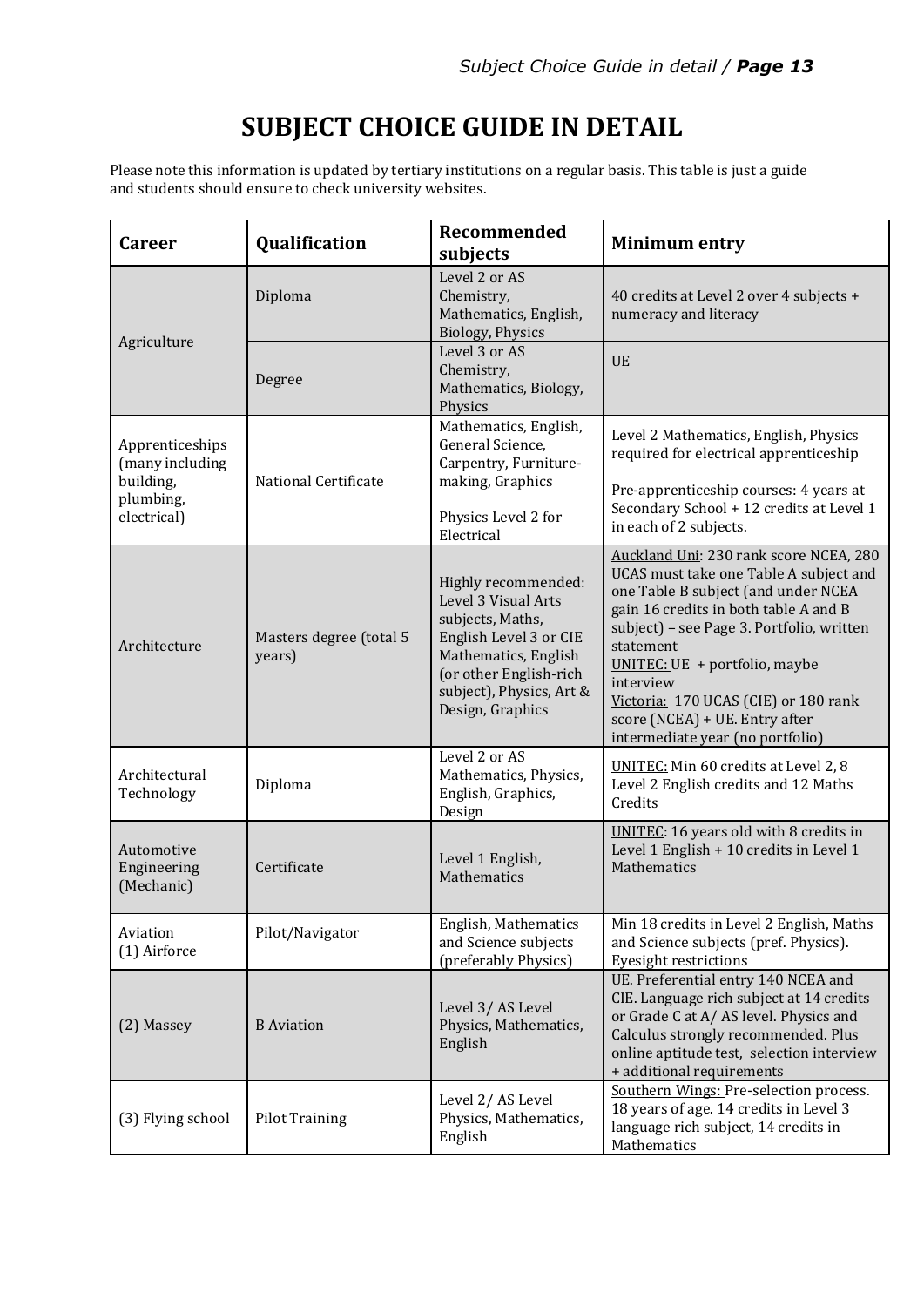| <b>Career</b>                                                           | Qualification                                                                          | Recommended<br>subjects                                                                                                       | <b>Minimum entry</b>                                                                                                                           |
|-------------------------------------------------------------------------|----------------------------------------------------------------------------------------|-------------------------------------------------------------------------------------------------------------------------------|------------------------------------------------------------------------------------------------------------------------------------------------|
| (4) Air New<br>Zealand<br>Certificate in<br>Aeronautical<br>Engineering | <b>National Certificate</b>                                                            | Year 12/AS English,<br>Mathematics and<br>Science subject (pref.<br>Physics)                                                  | Pre-enrolment assessment. NCEA Level<br>2 or equivalent in Mathematics, Physics,<br>English, plus Technology                                   |
| Business/<br>Commerce                                                   | Degree - available at<br>most universities                                             | Level 3/AS<br>Mathematics.<br>Accounting, Economics<br>recommended.<br>Calculus if majoring in<br><b>Economics or Finance</b> | UE<br>Auckland Uni: 16 credits in 3 table A<br>and/or B subjects. Rank score: 180<br>(NCEA) or 190 (CIE)<br><b>AUT: UE</b>                     |
| Computing/IT                                                            | Degree - available at<br>most universities (often<br>found under Science<br>Faculties) | AS Mathematics or<br>Level 3 Mathematics<br>with Calculus.<br>Statistics, Physics,<br>Economics, English                      | AUT: UE and guaranteed entry with a<br>rank score of 120 + one of Calculus,<br>Maths or Stats                                                  |
| Construction<br>Management/<br>Quantity                                 | Degree                                                                                 | Level 3/AS<br>Mathematics.<br>Economics, Physics<br>recommended                                                               | UNITEC: UE and 12 credits in Level 2<br>Mathematics<br>MASSEY: UE. Preferential entry 140<br>NCEA and CIE. Strongly recommend<br>Maths subject |
| Surveying                                                               | Diploma                                                                                | Level 2 Mathematics,<br>Economics                                                                                             | UNITEC: 60+ credits at Level 2 and 8<br>credits in Level 2 English and 12 credits<br>in Maths                                                  |
| Dentistry                                                               | Degree (Otago)                                                                         | AS Level/Level 3<br>Biology, Chemistry,<br>English, Mathematics,<br>Physics                                                   | Otago: UE + ranking system,<br>then entry after Health Sciences<br>First Year (HSFY)                                                           |
| Design                                                                  | Degree                                                                                 | Level 3 Art Subjects.<br>English, Graphics<br>useful.                                                                         | UE. Art portfolio (and interview at some<br>universities including<br>AUT and UNITEC)                                                          |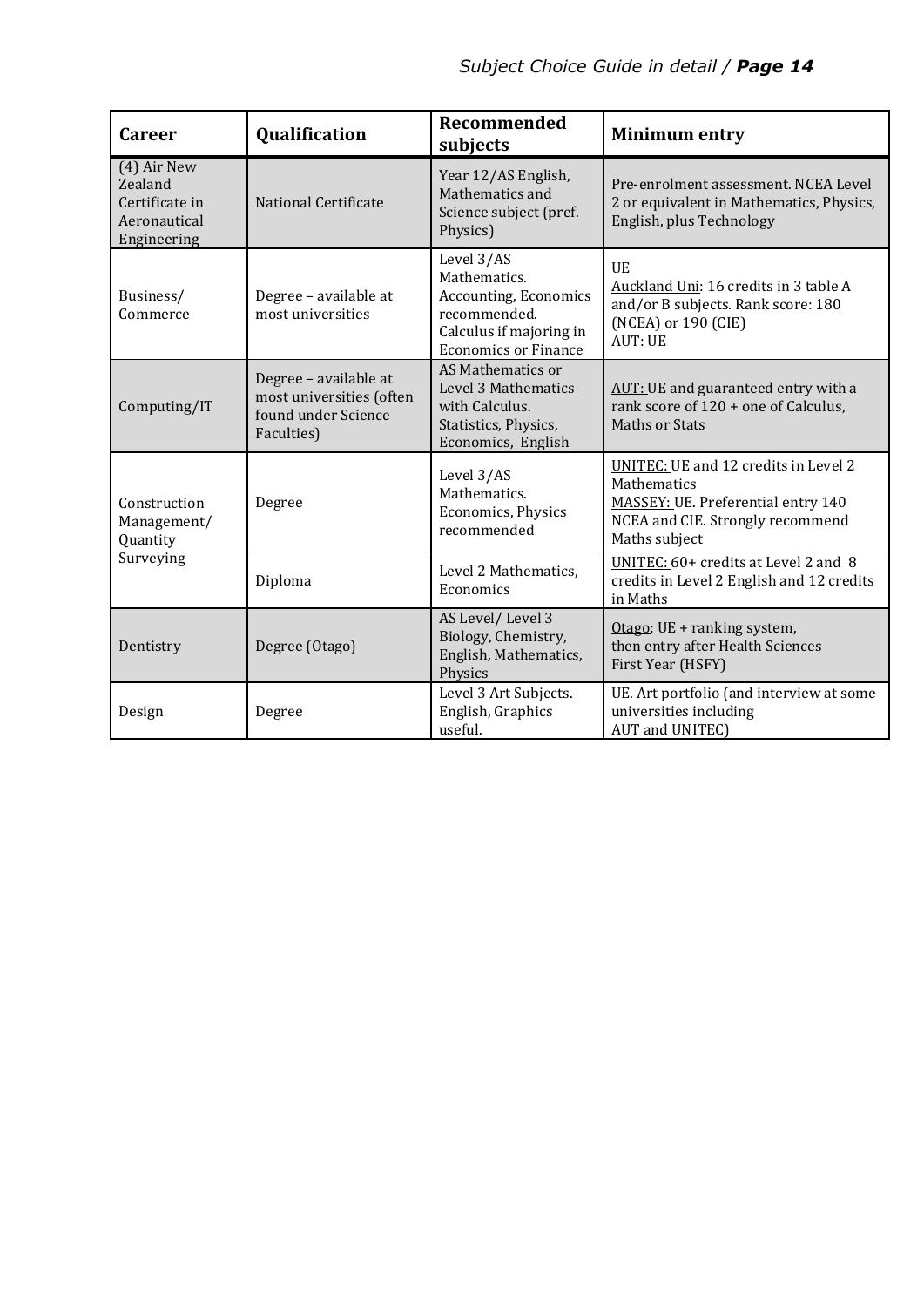| <b>Career</b>              | Qualification    | Recommended<br>subjects                                                                                                                                                 | <b>Minimum entry</b>                                                                                                                                                                                                                                                                                                                                                                                                                                                                                                                                                                                                                                                                                                       |
|----------------------------|------------------|-------------------------------------------------------------------------------------------------------------------------------------------------------------------------|----------------------------------------------------------------------------------------------------------------------------------------------------------------------------------------------------------------------------------------------------------------------------------------------------------------------------------------------------------------------------------------------------------------------------------------------------------------------------------------------------------------------------------------------------------------------------------------------------------------------------------------------------------------------------------------------------------------------------|
| Engineering                | Degree (4 years) | A level or Level 3<br>Physics. A level<br>Mathematics or<br>Level 3 Mathematics<br>with Calculus.<br>A Level or Level 3<br>Chemistry required for<br>some programmes.   | Auckland: UE. Rank score 310 (CIE) or<br>260 (NCEA).<br>CIE: full A levels for Maths and Physics<br>NCEA: 17 external credits in Level 3<br>Calculus, 16 external credits Level 3<br>Physics<br>Canterbury: Intermediate year then<br>entry limited onto 2 <sup>nd</sup> year<br>Suggested: UE, 18 credits recommended<br>for Level 3 Calculus, Physics. 18 credits<br>in Level 3 Chemistry. NB. Chemistry not<br>needed for Computing, Electrical,<br>Mechanical, Software disciplines.<br>Massey: UE. Preferential entry 140<br>(NCEA/CIE). 16 credits in Level 3<br>Physics and Calculus. C grade in A Level<br>Physics and Mathematics. For Chemical<br>Engineering - 14 credits or Grade C - A<br>Level in Chemistry. |
|                            |                  | <b>AUT:</b> Guaranteed entry 250 Rank Score<br>including 14 Level 3 Calculus, Physics/<br>equivalent in CIE. All other applicants<br>considered on a case by case basis |                                                                                                                                                                                                                                                                                                                                                                                                                                                                                                                                                                                                                                                                                                                            |
| <b>Fine Arts</b>           | Degree           | Level 3 Visual Arts<br>subjects                                                                                                                                         | <b>UE</b><br>Auckland: Rank Score 150 (CIE/NCEA),<br>Portfolio, interview, written application<br>Canterbury: UE Intermediate first year.<br>Portfolio, application form + strong<br>marks in one or more Practical Art<br>subjects plus two non-Art subjects                                                                                                                                                                                                                                                                                                                                                                                                                                                              |
| Food Science,<br>Nutrition | Degree           | AS or Level 3 Biology,<br>Chemistry,<br>Mathematics, English,<br>Physics                                                                                                | <b>UE</b><br>Auckland: rank score 200 (NCEA), 200<br>(CIE)                                                                                                                                                                                                                                                                                                                                                                                                                                                                                                                                                                                                                                                                 |
| Food Technology            | Massey (4 years) | A Level or Level 3<br>Chemistry, Biology,<br>Physics, Calculus                                                                                                          | Massey: UE. Preferred entry 140<br>(NCEA/CIE). 16 Level 3 credits in<br>Calculus, Physics + 14 credits Chemistry<br>or C grade in A Level Physics,<br>Mathematics and Chemistry.                                                                                                                                                                                                                                                                                                                                                                                                                                                                                                                                           |
| Hospitality                | Degree           | AS or Level 3 English,<br>Mathematics,<br>Commerce subjects                                                                                                             | AUT: UE + interview. Work experience<br>recommended                                                                                                                                                                                                                                                                                                                                                                                                                                                                                                                                                                                                                                                                        |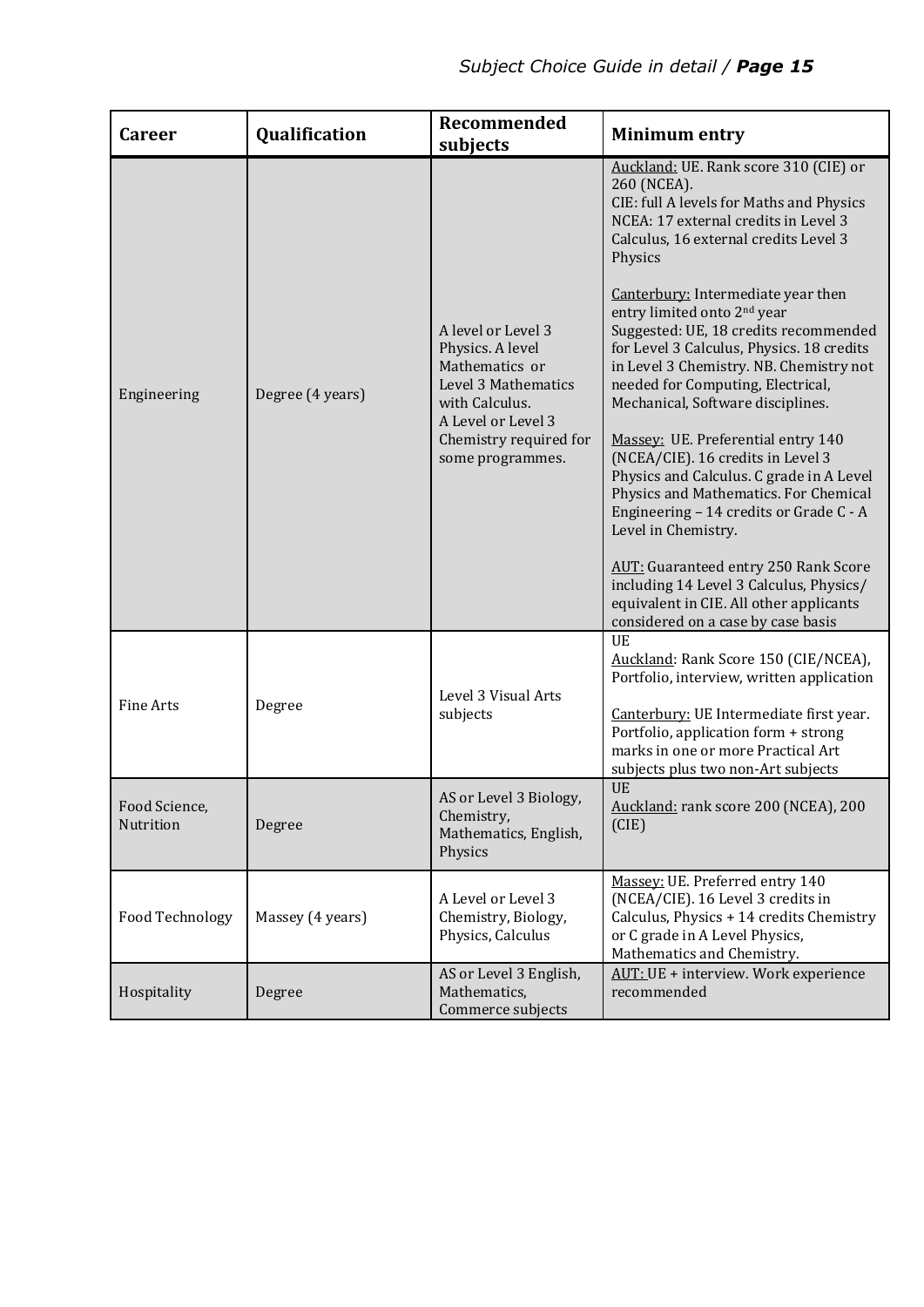| <b>Career</b>                                                     | Qualification                            | <b>Recommended</b><br>subjects                                                                                           | <b>Minimum entry</b>                                                                                                                                                                                                                                                                                                                                                                                                                                                                                                                           |
|-------------------------------------------------------------------|------------------------------------------|--------------------------------------------------------------------------------------------------------------------------|------------------------------------------------------------------------------------------------------------------------------------------------------------------------------------------------------------------------------------------------------------------------------------------------------------------------------------------------------------------------------------------------------------------------------------------------------------------------------------------------------------------------------------------------|
| Journalism,<br>Communications                                     | Degree                                   | AS or Level 3 English,<br>History                                                                                        | AUT: Places limited and selected on<br>level of academic achievement.<br>Interview maybe required<br><b>UE</b><br>Rank score 180. 14 credits in 2 subjects<br>from an English rich subject.<br>CIE: 150 over no more than 5 subjects, C<br>grade at AS level in English-rich subject.                                                                                                                                                                                                                                                          |
| Law                                                               | Degree (4 years)                         | AS or Level 3 English,<br>Classics, History,<br>Economics, Languages                                                     | Auckland: UE. Required entry into<br>another degree course then competitive<br>entry after 1styr<br>AUT: UE. Guaranteed entry - Rank score<br>180 + 2 language rich subjects. All other<br>applicants considered on case by case<br>basis. Need a B grade average in 1st year<br>to progress.<br>Waikato: No competitive entry after 1st<br>year. NCEA Excellence or Merit with at<br>least 18 credits in a language rich<br>subject. Personal statement required.<br>Otago: UE + ranking system,<br>then restricted entry after<br>first year |
| Medical<br>Laboratory<br>Science                                  | Degree(4 years) at AUT,<br>Otago, Massey | Level 3 Mathematics<br>with Statistics or AS<br>Mathematics.<br>Level 3 or AS Biology,<br>Chemistry, English,<br>Physics | <b>AUT: UE</b><br>NCEA: 14 credits in Level 3 Maths with<br>Statistics, Biology, Chemistry; CIE: AS<br>Maths with Statistics, Biology, Chemistry<br>+ police check<br>Massey: UE. Preferential entry 140<br>(NCEA/CIE). Chemistry strongly<br>recommended, plus Biology,<br>Statistics/calculus<br>Otago: $UE + ranking$ system for entry<br>into Health Science First Year. Entry into<br>degree dependent on marks in 1styr                                                                                                                  |
| Medical radiation<br>therapy (Otago<br>University<br>@Wellington) | Degree                                   | AS or Level 3 English,<br>Mathematics, Biology,<br>Physics                                                               | UE + completion of suitable subjects<br>(see recommended subjects). Interview.<br>Initial selection from Year 12 results                                                                                                                                                                                                                                                                                                                                                                                                                       |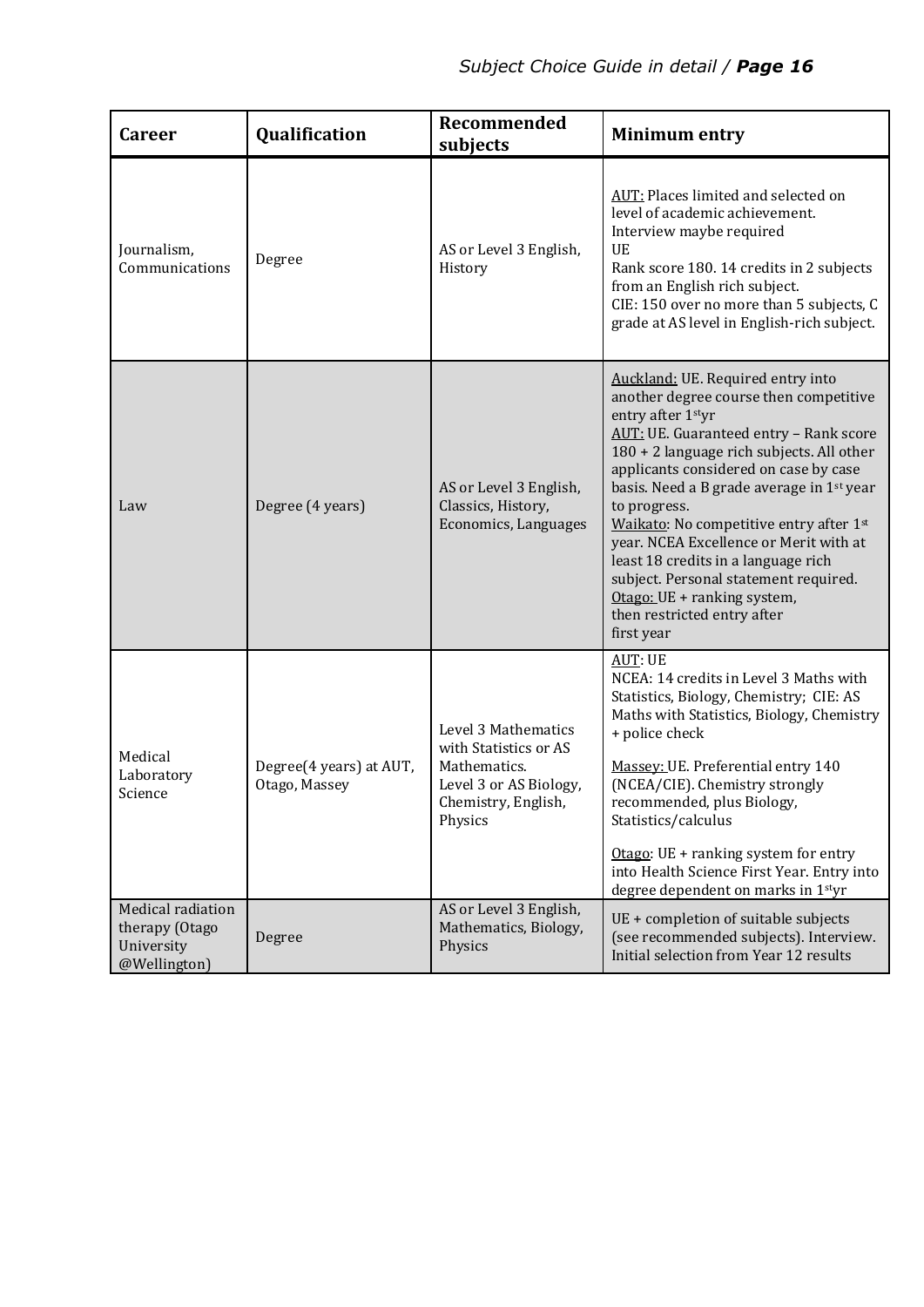| <b>Career</b>         | <b>Qualification</b>                      | Recommended<br>subjects                                                                                                          | <b>Minimum entry</b>                                                                                                                                                                                                                                                                                                                                                                                                                                                                                                                                       |
|-----------------------|-------------------------------------------|----------------------------------------------------------------------------------------------------------------------------------|------------------------------------------------------------------------------------------------------------------------------------------------------------------------------------------------------------------------------------------------------------------------------------------------------------------------------------------------------------------------------------------------------------------------------------------------------------------------------------------------------------------------------------------------------------|
| Medicine              | Degree (6 years); entry<br>after 1st year | AS or Level 3 Biology,<br>Chemistry, Physics,<br>Mathematics, English                                                            | Auckland: UE. Intermediate year of<br>either BSc (BioMedSci) or BHSc. Both<br>limited entry into 1 <sup>st</sup> year.<br>NCEA: BHSc requires 18 credits from 1<br>table A and 1 table B subject + rank<br>score of 250<br>CIE: BHSc requires rank score of 300<br>with 1 table A and 1 table B subject. Full<br>A levels in 1 table B subject preferred<br>BSc (BioMedSci): rank score of 280<br>(NCEA) or 310(CIE)<br>Otago: UE + ranking system into Health<br>Sciences First Year. Entry into Medicine<br>dependent on 1 <sup>st</sup> yr marks + UMAT |
| Music                 | Degree                                    | Music<br>Grade 5 theory<br>recommended                                                                                           | UE + audition for performance majors.<br>Statement of musical background and<br>experience.<br><b>Auckland:</b> rank scores for Composition<br>and History/Literature of Music are 150<br>(NCEA) and 150 (CIE)                                                                                                                                                                                                                                                                                                                                             |
| Optometry             | Degree (5 years)                          | AS or Level 3<br>Chemistry, Biology,<br>Physics, Mathematics                                                                     | Auckland: UE + limited entry into BSc<br>(Biomed Sci) with rank score of<br>280(NCEA) or 310 (CIE), then<br>competitive entry into optometry after<br>first year                                                                                                                                                                                                                                                                                                                                                                                           |
| Pharmacy              | Degree (4 years + 1 yr<br>internship)     | AS or Level 3 Biology,<br>Chemistry, Physics,<br>Mathematics, English<br>Full A levels in Biology<br>and Chemistry<br>preferred. | Auckland: UE. Intermediate year of<br>either BSc (BioMedSci) or BHSc. Both<br>limited entry into 1st year.<br>NCEA: BHSc requires 18 credits from 1<br>table A and 1 table B subject + rank<br>score of 250<br>CIE: BHSc requires rank score of 300<br>with 1 table A and 1 table B subject. Full<br>A levels in 1 table B subject preferred<br>BSc (BioMedSci): rank score of 280<br>$(NCEA)$ or $310(CIE)$<br>Otago: UE + ranking system for entry<br>into Health Sciences first yr (HSFY).<br>Entry into degree dependent on marks<br>in HSFY           |
| Physical<br>Education | Degree (4 years) Otago                    | Biology, English,<br>Academic PE highly<br>recommended.                                                                          | Otago: UE + ranking system initial<br>selection from Year 12 results                                                                                                                                                                                                                                                                                                                                                                                                                                                                                       |
| Physiotherapy         | Degree (4 years)                          | AS or Level 3 Biology,<br>Chemistry, Physics,<br>English, Mathematics                                                            | AUT: Preference is given to applicants<br>with the highest rank scores. Interview<br>maybe required (apply early).<br>Otago: UE + ranking system for entry<br>into Health sciences first year. Entry<br>into degree dependent on marks in<br><b>HSFY</b>                                                                                                                                                                                                                                                                                                   |